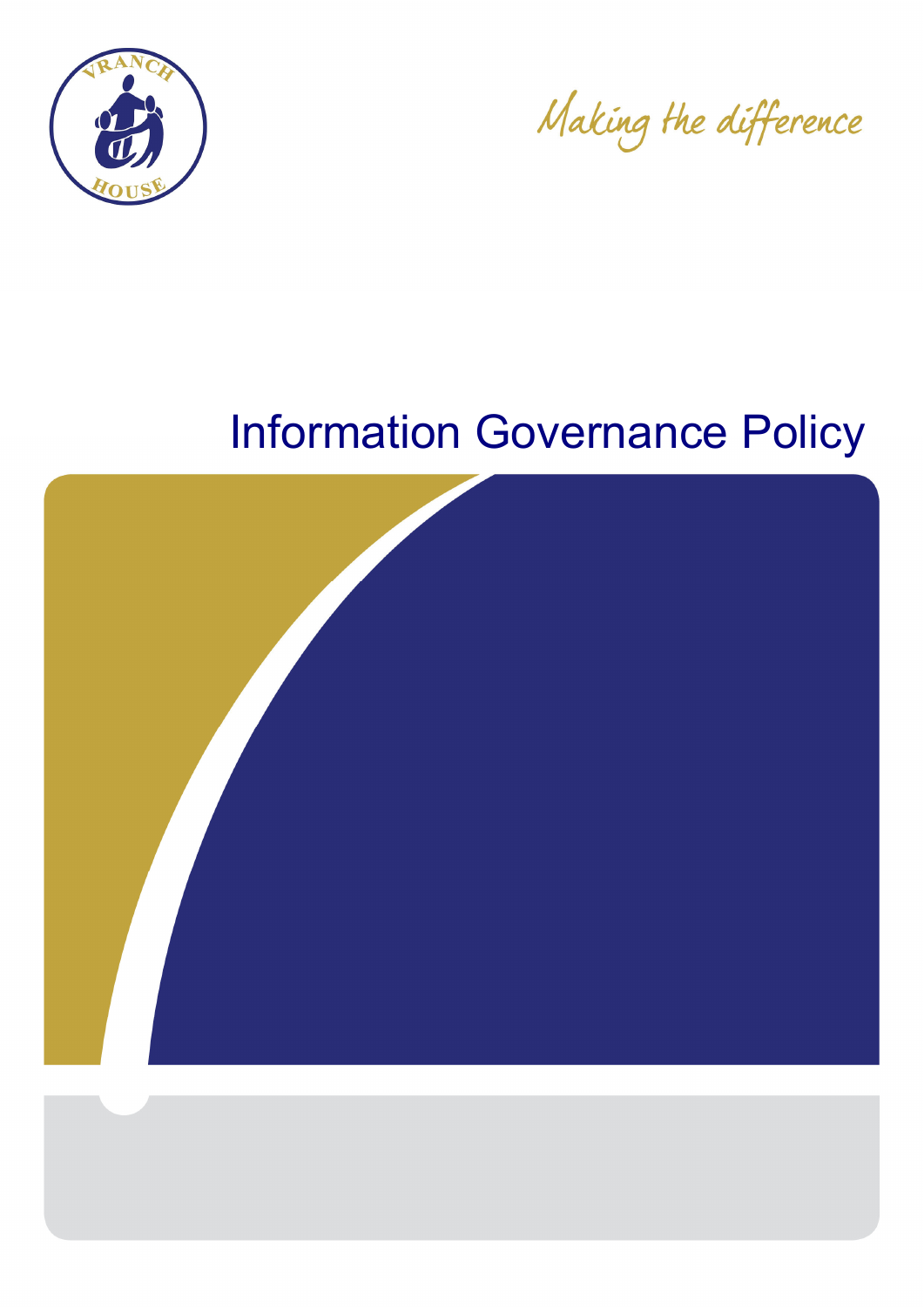# **INFORMATION GOVERNANCE POLICY**

# **INTERNET, EMAIL, MOBILE PHONE & SOCIAL MEDIA INFORMATION**

The Charity has invested in the necessary resources to ensure that it is able to make the most of the advantages offered by modern electronic communication technology. We are committed to maintaining and updating this capability. The Telephone system, Internet, Intranet and e-mail facilities may only be used for the purposes of the Charity.

This policy and guidelines contain herein are to be regarded as part of the 'Code of Conduct' for all members of staff (See 'Guidance for all Staff' document). Failure to observe the procedures it contains, and any amendments or addition to these guidelines that may be published from time to time, may be regarded as misconduct or gross misconduct and will be dealt with under the charities Code of Disciplinary Procedure.

#### **Use of the Internet**

- The Charity's website may be found at **www.vranchhouse.org** and is to be set on all computers as the default site for MS Edge and Chrome browsers alike. No other internet browser but MS Edge and Chrome may be used. Members of staff are encouraged to visit the Charity's website regularly as the site is rewritten every year and updated throughout the year roughly every two weeks. Suggestions for any additions or improvements to the website should be sent to the Chief Executive.
- All members of staff may access other websites relevant to their work. No orders may be made by any member of staff unless specifically authorised to do so by the Chief Executive. No programs (software) may be downloaded or installed on a work computer without the permission of the Chief Executive. The unauthorised downloading of copyright material and the copying or distribution of copyright material without authority will be regarded as Gross Misconduct.
- No member of staff may access any website whatsoever which is not related to the proper business of the Charity. Accessing any websites or material which might be regarded 'inappropriate' under the following headings will be regarded as Gross Misconduct:
	- **Discrimination** content that is unjust or prejudicial treatment of people with protected characteristics of the Equality Act 2010
	- **Drugs / Substance abuse** content in the promotion or displaying of illegal drugs or harmful substances
	- **Extremism** any content that that promotes intolerance, violence toward others (including terrorist acts) or extreme ideologies
	- **Malware / hacking**  sites and materials that promote the compromising of computer systems, bypassing security or filtering measures or accessing sites hosting malicious content
	- **Pornography**  any sites that display content of a sexually explicit nature
	- **Piracy and copyright theft** sites that offer software for copy/distribution of images or other data without consent form the copyright owner
	- **Self-harm** any content that promotes or displays deliberate self-harm, including suicide and eating disorders
	- **Violence**  content that promotes verbal or physical aggression towards others with the intent to harm or kill
- Our Ubiquiti UniFi internet filter and firewall should prevent 'accidental' accessing of websites promoting content listed above; if any member of staff using our internet server attempts to directly access inappropriate content this will therefore be a deliberate act and considered Gross Misconduct.



Making the difference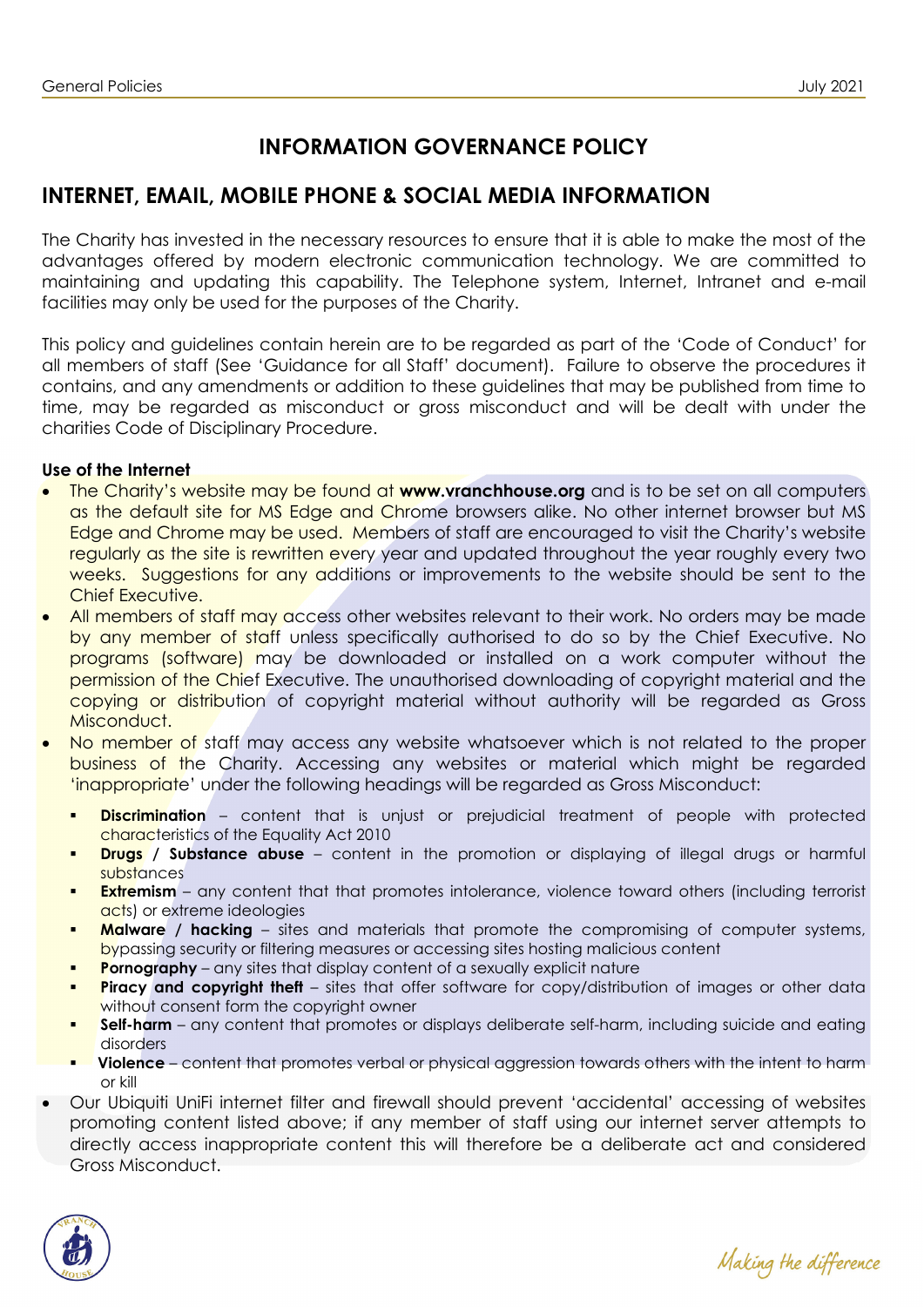- The above list is not exhaustive; if any staff to attempt to access any materials that are later deemed inappropriate by the Chief Executive or Head of Education, such an act may also be regarded as Gross Misconduct.
- The Charity reserves the right to examine any of its computers at any time and employees should be aware that improperly downloaded material is recoverable whether or not it has been deleted.

#### **Use of the Intranet (designated 'CENTRAL\_DATAHUB' on the network)**

- The Charity operates a Central Information Hub accessible through the intranet (note this is a network NOT connected to the World Wide Web and not accessible from outside Vranch House). Any computer connected to the intranet will have access to data held on the Central Hub. All information placed in shared folders is regarded as confidential to the Charity and may not, under any circumstances, be passed to any individual not employed by the Charity.
- No data generated on any device connected to the intranet can be saved on the local device; it MUST be saved to the Central Hub. This is for three reasons; 1. The Central Hub is a protected data device and is automatically backed-up to a device on the intranet but outside the main Vranch House building. **2.** There should only be one copy of a record. Keeping a local copy could lead to confusion as to what is the latest version of any document. **3.** Information generated by employees belongs to Vranch House and the Charity must have access to it.

#### **Use of E Mail**

- Email may normally only be used to communicate internally with colleagues on business matters and externally to clients and suppliers. Urgent or important messages to family and friends are permitted but must be of a serious nature (the judgement here is to whether or not the communication is important). Time misspent in idle correspondence may be regarded as misconduct. The mailing of jokes, comments and rumours or of any judgement that might be regarded as libellous is not permitted and any message containing sexually explicit or otherwise inappropriate material (see above), whether sent internally or externally will be regarded as Gross Misconduct. The Charity might well invoke the Code of Disciplinary Procedure in the event that banned material is sent but employees should note that the legal responsibility for contravening these guidelines will remain theirs individually as will any claim or liability arising from the sending of such material.
- No email which might be regarded as harassing, insulting or bullying may be sent. Complaints about another department's or individual's performance or service should be made according to the Charity's complaints procedure i.e. initially by verbal or written report to the Department Head.
- The Charity recognises that it is not always possible to control incoming mail. Any employee receiving unwarranted mail containing material which is banned under these guidelines should delete that message. Repeated attempts should be reported to the Chief Executive.
- All email sent from any Charity computer must contain the signature authorised by and available from the Chief Executive. This signature must be included on both original messages and replies. Failure to use this signature will be construed as Misconduct.
- MS Outlook, Eclipse webmail and nhs.net are the only email software programs to be used on Charity computers and the only accounts through which email may be sent are the accounts set up by the Charity.
- All employees using email must be aware that electronic messages, although quick and convenient, should still reflect the image, professionalism and courtesy of this Charity. Do not so compress the message that the normal courtesies are left out and do remember to use F7 in MS Outlook to spell-check before sending the message.



Making the difference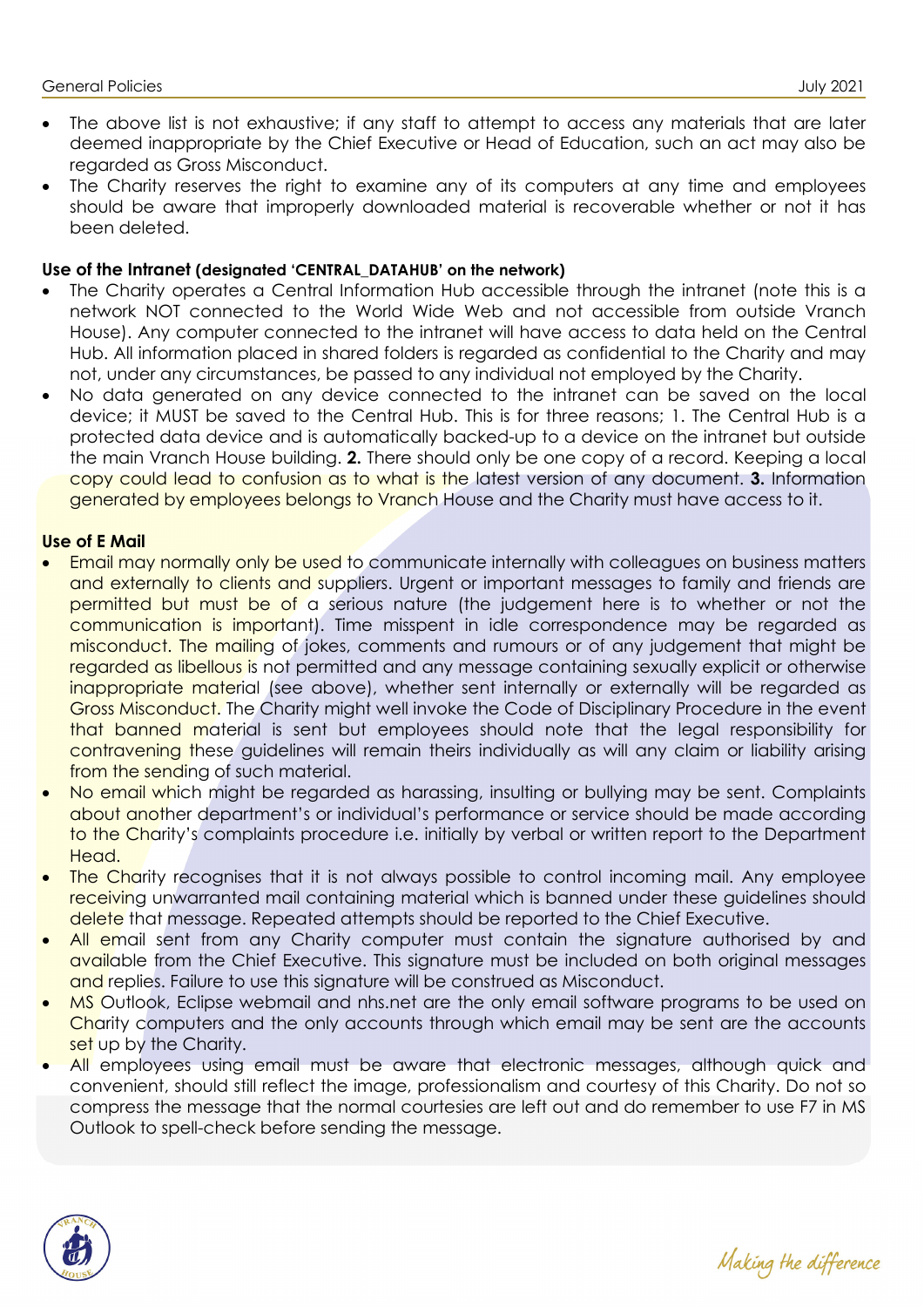- All emails are to be filed. It is the responsibility of any employee using email to ensure that important messages, whether sent or received, are printed and filed as a "hard copy". Only unsolicited mail or mail contravening these guidelines is authorised for deletion.
- The Charity reserves the right to monitor incoming and outgoing emails.

# **Portable Data Storage**

- Only Flash Drives (also referred to as USB 'sticks' or 'pen drives') provided by the Charity are to be used on-site at Vranch House.
- Data copied to a flash drive is to be used ONLY to move data between computers at Vranch House and the copying without permission of any program or file or any other data held on a computer at Vranch House to a private computer off-site is a disciplinary offence.
- Flash Drives are NOT to be used as a back-up device (they are too easily lost and the danger of compromised confidential data is too great). If you need a back-up device other than the CD or DVD drive in your computer, speak to the Chief Executive.
- If you need to take data off-site you will need the express permission of the Chief Executive who will keep a register of those so authorised.
- Remember that you can use the network to move data from one computer to another within Vranch House without emailing it or using a Flash Drive.
- The hard drive of any computer leaving service at Vranch House will be destroyed.

# **Data Transmission**

You may need to use email to send documents or other data as attachments. In every case where this information relates to an individual it is to be sent via encrypted email such as Egress or the NHS email client. Where staff do not have access to such software, any shared files should be password protected; for example in MS Word:

- Use issued password and email it to the addressee with the message that the password will be needed to open a document you will be sending separately.
- Open the document in MS Word and Select Tools/Options/Security.
- At "Password to Open" enter your chosen password.
- Attach the document to your email message and send.

## **Personal information should not be sent in an open email but ONLY in a password protected attachment and, obviously, never include the password with the message that accompanies the protected document.**

As the security of "personnel in confidence" information is a high priority any breach of this policy could be treated as a disciplinary offence.

## **Personal Contact Information**

In essence the following is **NOT PERMITTED (i.e. an infraction of this policy would be regarded as Gross Misconduct and make an employee liable to instant dismissal)**:

- Giving out a private email address or telephone number to a school pupil or outpatient.
- **Engaging in web-based communication AT ANY TIME with pupils or outpatients, or members of** their families, using software technologies like "Twitter", "MSN" or "Facebook".
- Communication with pupils, outpatients and families must at all times be on professional matters only, on headed paper or by email carrying the approved Vranch House signature. It is a disciplinary offence to permit or encourage a professional relationship to develop into a private one.
- If at any time you are concerned that a relationship is being pushed across the professional boundary into private territory, you should immediately share your concerns with your



Making the difference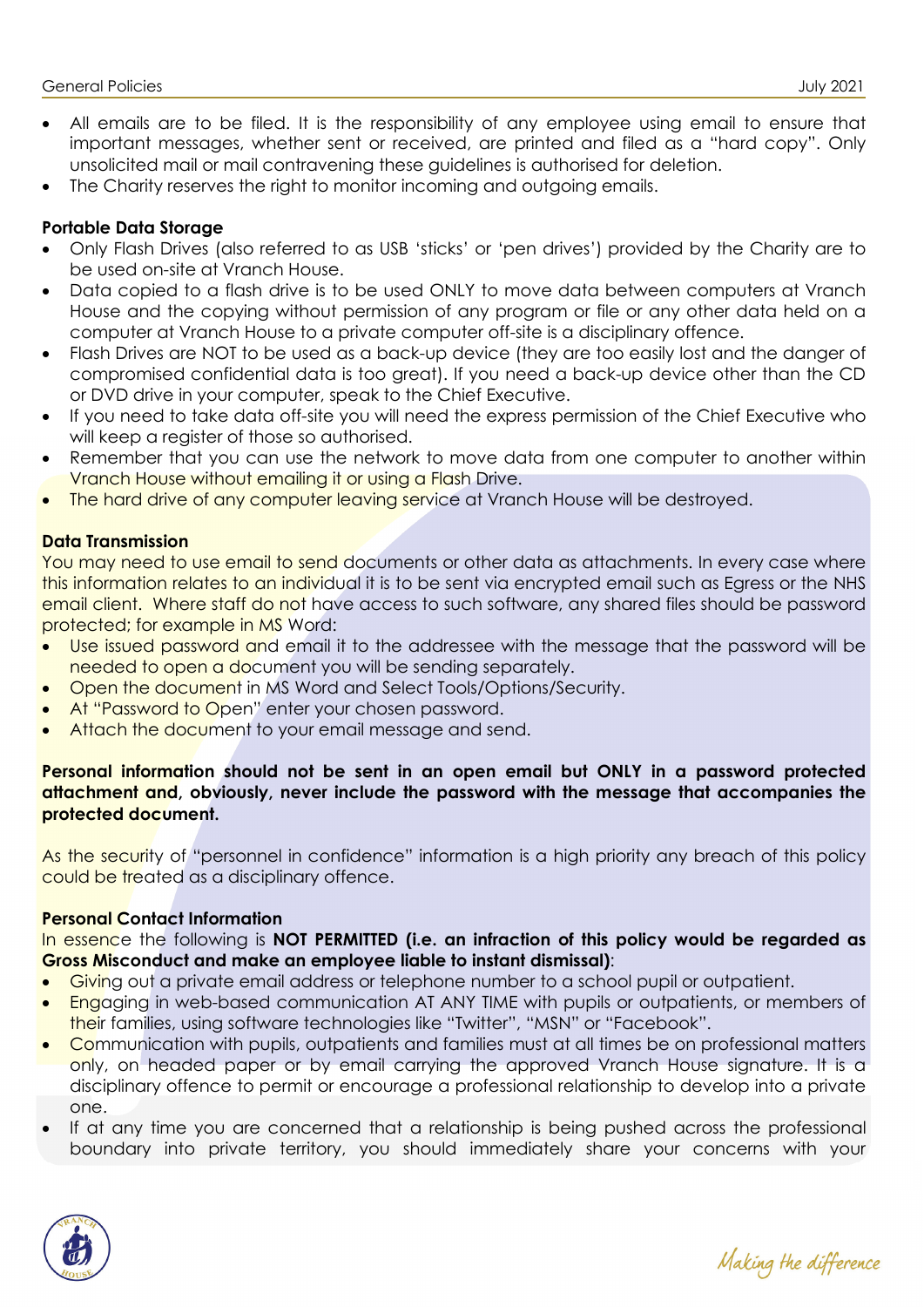departmental manager (one of the three members of the Senior Management Team). This will protect you from any later claims of an inappropriate relationship.

# **Use of Personal Mobile Phones at Work outside Offices**

Staff must not under any circumstances or for any reason use a mobile phone while at work OUTSIDE OFFICES. Mobile phones should be switched off during working hours but may be used in the grounds or the Staff Room during the lunch hour. If you need to be contacted then the main switchboard number (01392 468333) should be given as the contact phone number.

## **General**

- Electronic communications systems are convenient, can amplify the capacity to get work done and can be used for the effective acquisition and distribution of information. Remember that the downside is that your computer is connected to the world. The network is protected by a firewall but it is your responsibility to ensure that your anti-virus software is running **whenever you connect to the net.**
- It is good practice to treat electronic communications as you would treat written correspondence. You would throw junk mail away, you would expect to be treated with dignity and respect by people writing to you and you would act if any letter you received contained threats, libellous or obscene material or which compromised your own privacy.
- **Remember that everything you write carries the good name of this Charity with it every time you** press the "Send" button!
- Information about individuals should always be treated as confidential and password protected. Be very careful to take care of any media on which information is stored.
- If you have any questions at all about these guidelines or about your day to day use of the system, do not hesitate to ask the Chief Executive.
- $\bullet$

# **WRITTEN, PRINTED& DIGITAL RECORDS**

#### **General**

Where electronic data or a record of any kind is taken in writing or print and the resulting document is retained;

- The information should only be retained because it is relevant to the clinical treatment of a pupil or outpatient, to the provision of educational services to a school pupil or to the legal management of the business.
- Retained documents must be in a format approved and promulgated by the relevant Head of Service (the Head of Therapies or the Head of Education).
- All printed documents must be held securely in locked cabinets.
- All digital information is to be held on the Central Data Hub
- Access to retained files must be only on a need-to-know basis. Employees accessing records which they have no professional need to see could be liable to disciplinary action.

#### **Retention Times**

Records should only be retained if;

- The information the record contains remains relevant; or,
- The record must be retained for legal reasons;
	- Medical and School records until the individual is 25 years of age.
	- Employer's Liability Certificates for 30 years.
	- Business records for 20 years.
	- Employees' Records for 20 years.



Making the difference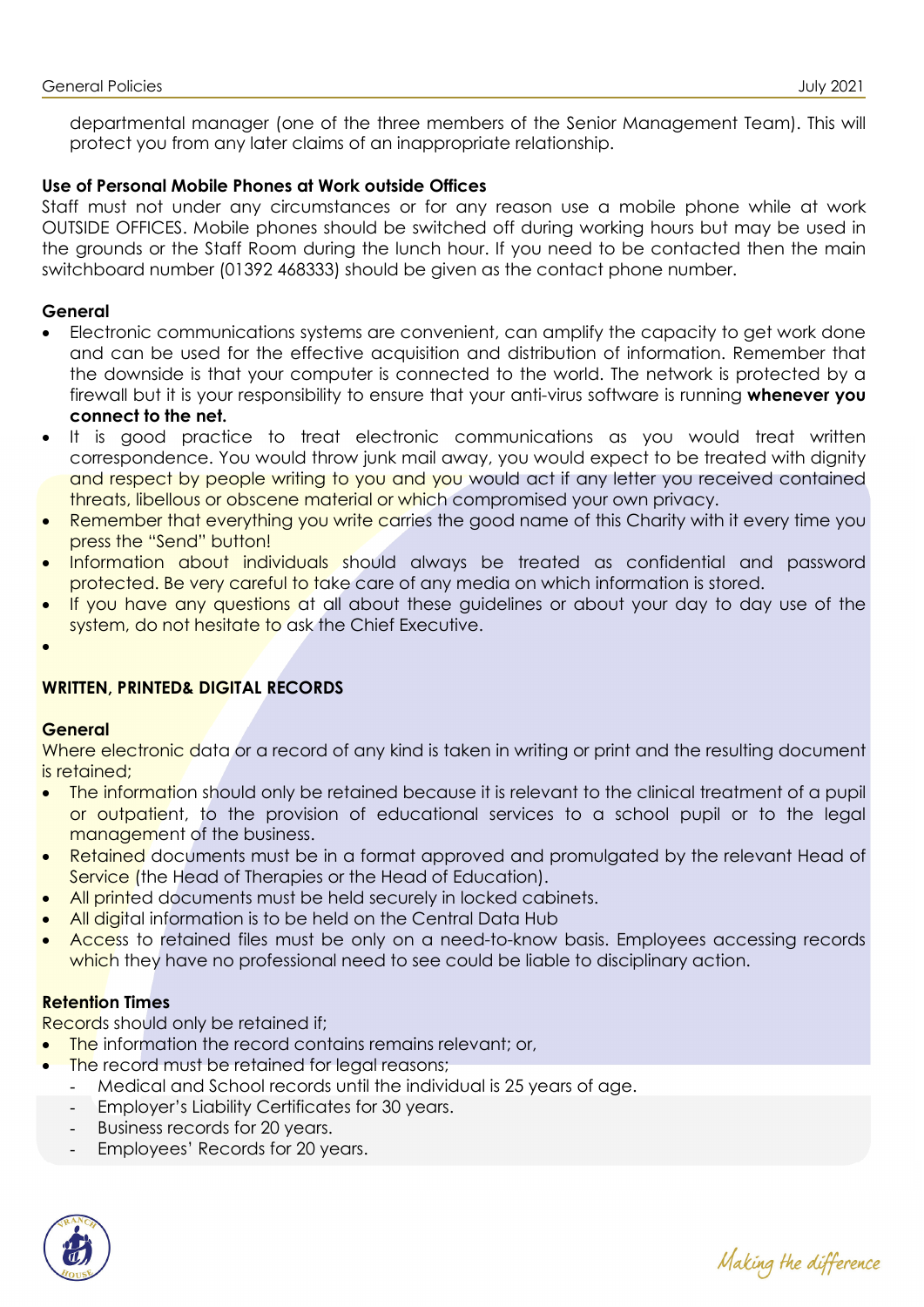# **The General Data Protection Regulation (GDPR)**

The keeping and management of Business, Personal and Personnel Records is governed by the General Data Protection Regulation (GDPR) of 2018. The regulation applies if the data controller (an organisation that collects data from EU residents), or processor (an organisation that processes data on behalf of a data controller like cloud service providers), or the data subject (person) is based in the EU.

For the purpose of the GDPR – "personal data is any information relating to an individual, whether it relates to his or her private, professional or public life. It can be anything from a name, a home address, a photo, an email address, bank details, posts on social networking websites, medical information, or a computer's IP address".

# **The governing principles are that Personal Information must be;**

a) processed lawfully, fairly and in a transparent manner in relation to individuals;

b) collected for specified, explicit and legitimate purposes and not further processed in a manner that is incompatible with those purposes; further processing for archiving purposes in the public interest, scientific or historical research purposes or statistical purposes shall not be considered to be incompatible with the initial purposes;

c) adequate, relevant and limited to what is necessary in relation to the purposes for which they are processed;

d) accurate and, where necessary, kept up to date; every reasonable step must be taken to ensure that personal data that are inaccurate, having regard to the purposes for which they are processed, are erased or rectified without delay;

e) kept in a form which permits identification of data subjects for no longer than is necessary for the purposes for which the personal data are processed; personal data may be stored for longer periods insofar as the personal data will be processed solely for archiving purposes in the public interest, scientific or historical research purposes or statistical purposes subject to implementation of the appropriate technical and organisational measures required by the GDPR in order to safeguard the rights and freedoms of individuals; and

f) processed in a manner that ensures appropriate security of the personal data, including protection against unauthorised or unlawful processing and against accidental loss, destruction or damage, using appropriate technical or organisational measures.

# **The Subject's Rights**.

The GDPR provides the subject with the following individual rights with regard to his or her personal information:

- The right to be informed about the collection and use of personal data.
- The right of access to their personal data and supplementary information.
- The right to have inaccurate personal data rectified or completed if it is incomplete.
- The right to erasure (to be forgotten) in certain circumstances.
- The right to restrict processing in certain circumstances.
- The right to data portability, which allows the subject to obtain and reuse his/her personal data for his/her own purposes across different services.
- The right to object to processing in certain circumstances.
- Rights in relation to automated decision making and profiling.
- The right to withdraw consent (where relevant).



Making the difference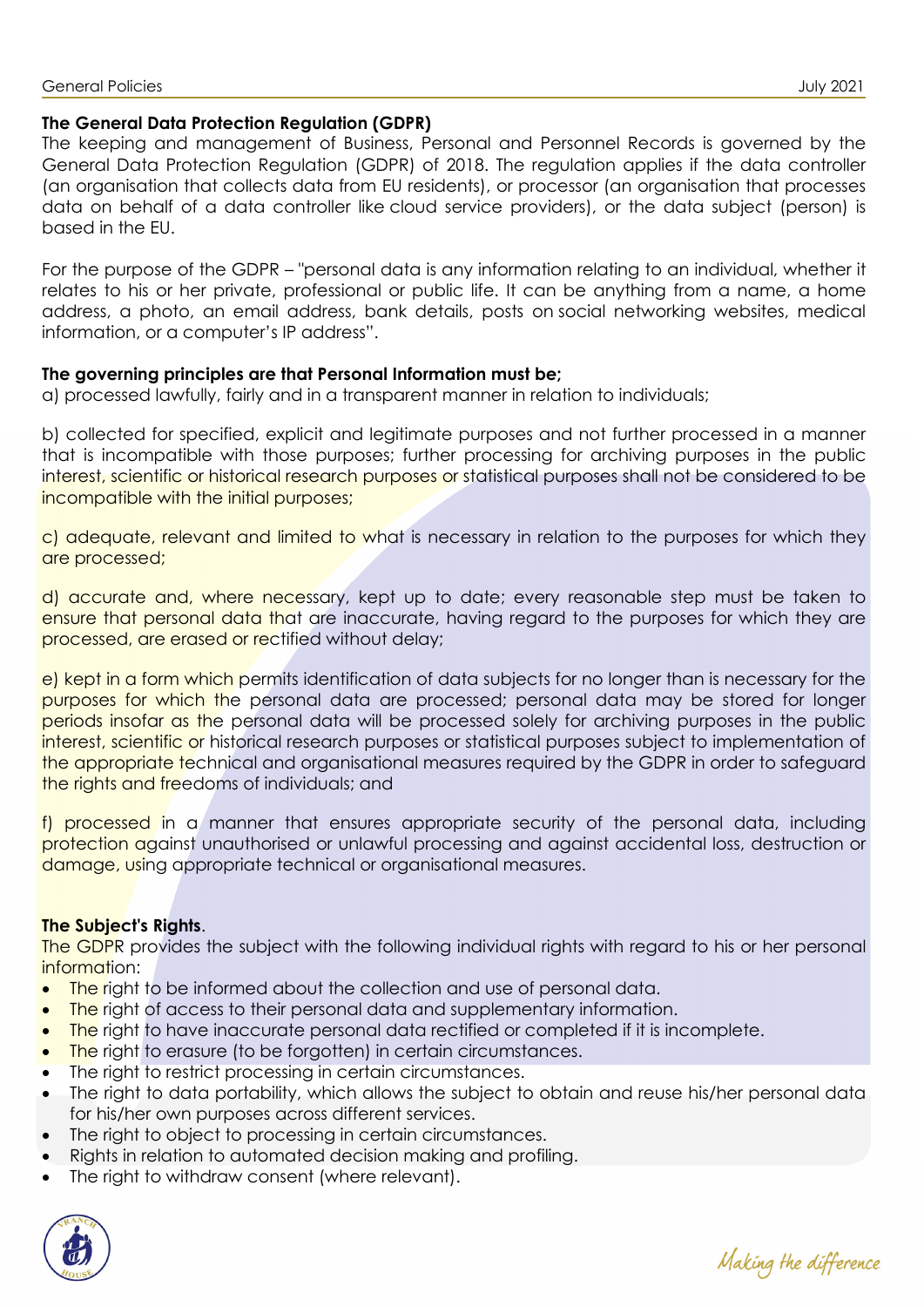The right to complain to the Information Commissioner.

# **The Stated Purpose**

The stated purpose for retaining personal information at Vranch House is that only information necessary for the following business activities should be retained and is held in accordance with our Privacy Statement:

- Information essential to the provision of educational and clinical services to school pupils and outpatients.
- Information necessary for paying an employee correctly which includes information for ensuring company and employee contributions to relevant pension schemes are made on time.
- Information relating to the attendance record, the next-of-kin, any special employment conditions (relating to health needs, the need to worship, or any other factor the employee has requested the employer to note in order to facilitate the employment).
- Information relating to any disciplinary action taken in redress of an employment difficulty (such records to be expunged when the employee is no longer employed unless the action was consequent upon a breach of common law).
- Information relating to Continuous Professional Development.
- **Contractual information involving the employer and the employee jointly in any document** signed by both parties.

# **Destruction of Retained Documents**

When any document is considered redundant, has reached its terminal date or no longer needs to be held for the Stated Purpose then it is to be destroyed. The mandated method for destruction is by confidential burn-bags. The files selected for destruction are placed in sealed burn-bags and then burned by a contractor certified for the secure destruction of confidential records.

#### **Disclosure of Retained Documents**

Retained documents may be disclosed to;

- Any partner agency with whom we work with, on a contractual basis, to deliver our services who without disclosure of such documents would be unable to provide such services and comply with their statutory obligations.
- Any employee who wishes to see his or her Personnel File.
- Any legal authority requesting sight of a record for a legal action provided the request is deemed by the Chief Executive to be correct but such a disclosure can only include information **over which Vranch House has copyright**.
- Any parent or guardian wishing to see a medical or school record.
- The Police in pursuance of a criminal investigation either by request which is acceded to or in accordance with the terms of a Search Warrant.

#### **The Vranch House nominated GDPR officer**

Whilst every individual who handles or processes data must comply with the law, Vranch House believes it is a good idea to have one person who oversees the data processing to ensure that they are meeting all security obligations.

Our GDPR officer is responsible for ensuring the organisation's compliance with the General Date Protection Regulations. This responsibility is delegated by the Chief Executive.



Making the difference